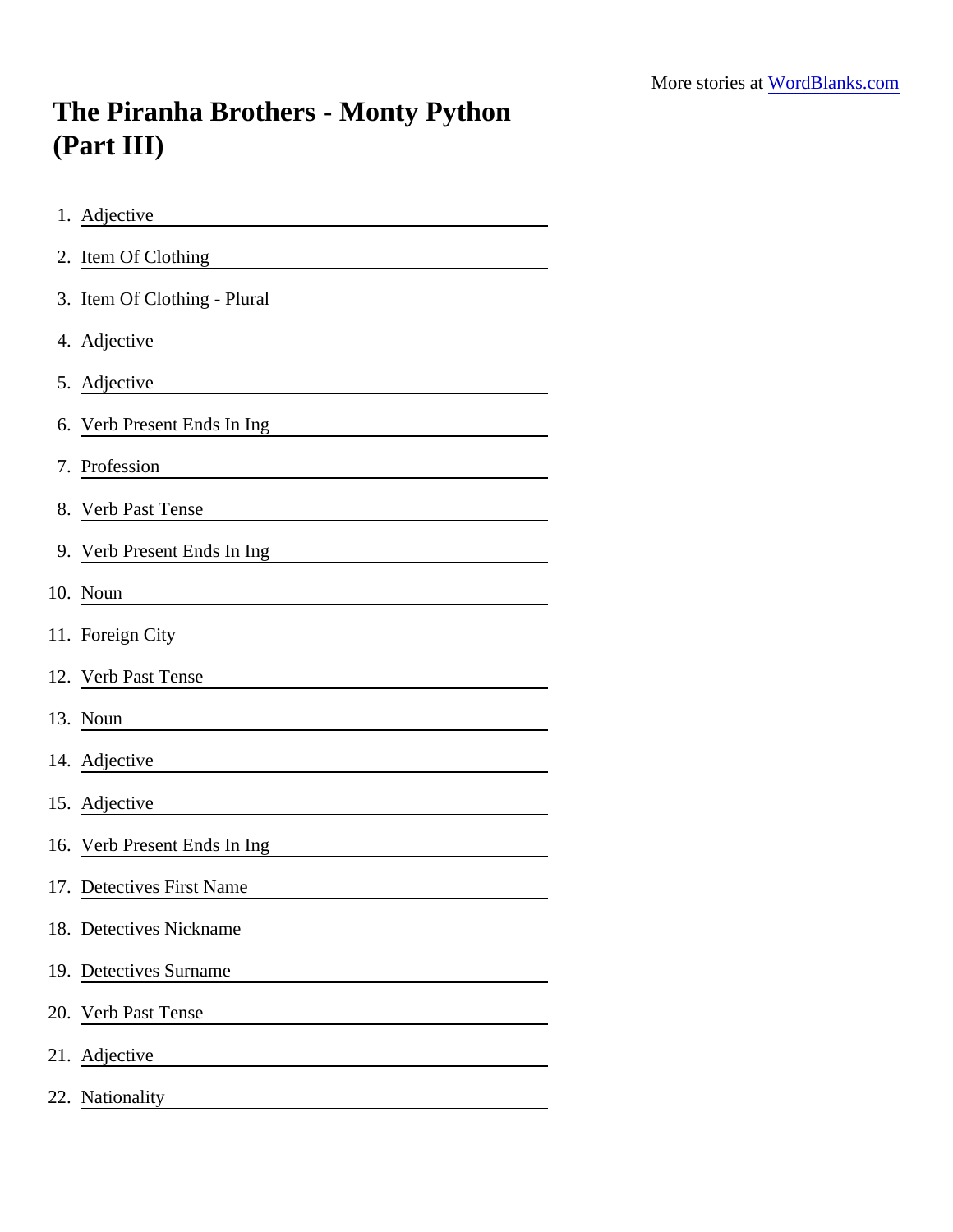| 23. Noun                 |
|--------------------------|
| 24. Verb Past Tense      |
| 25. Adjective            |
| 26. Noun Plural          |
| 27. Detectives Surname   |
| 28. Verb Past Tense      |
| 29. Adverb               |
| 30. Crime Eq Shoplifting |
| 31. Adjective            |
| 32. Adjective            |
| 33. Surname A            |
| 34. Adjective            |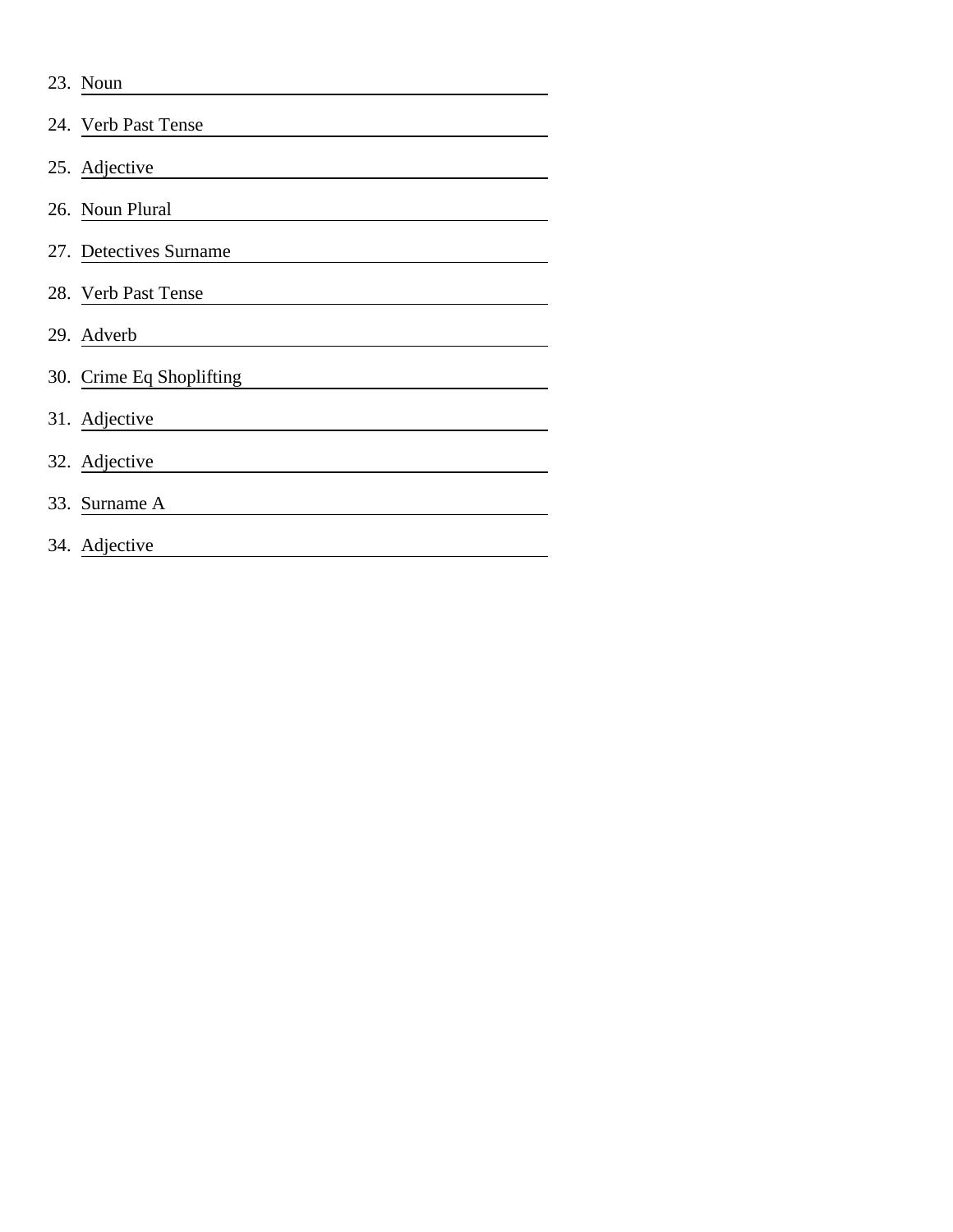## **The Piranha Brothers - Monty Python (Part III)**

| "I decided on a <u>Adjective</u> approach, some form of disguise, as the old <b>I are all of clothing</b>                                                                                     |
|-----------------------------------------------------------------------------------------------------------------------------------------------------------------------------------------------|
| and Item of clothing - Plural are a bit of a giveaway. Luckily my years with Bristol Rep. stood me                                                                                            |
| in <u>Adjective</u> stead, as I assumed a <b>Adjective</b> variety of disguises. I tracked them                                                                                               |
| to Cardiff, <u>verb Present ends in ING</u> as the Reverend Smiler Egret. Hearing they'd gone back to                                                                                         |
| London, I assumed the identity of a <b>FROPISSION</b> Research, Brian Stoats. On my arrival                                                                                                   |
| in London, I discovered they had verb Past Tense to Cardiff, I followed as Gloucester                                                                                                         |
| from King Lear. Verb Present ends in ING on a Noun I spent several months in Foreign City as                                                                                                  |
| Blind Pew, returning through the Panama Canal as Ratty, in Toad of Toad Hall.                                                                                                                 |
| Back in Cardiff, I Verb Past Tense my Noum as Sancho Panza in Man of la Mancha                                                                                                                |
| which the "Bristol Evening Post" described as 'a <u>Adjective</u> performance of <u>Adjective</u>                                                                                             |
| perception', although the "Bath Chronicle" was less than enthusiastic. In fact                                                                                                                |
| it gave me a right verb Present ends in ING . I quote: 'as for the performance of                                                                                                             |
|                                                                                                                                                                                               |
| audience were                                                                                                                                                                                 |
| Verb Past Tense <b>by his</b> $\qquad \qquad$ Adjective $\qquad \qquad$ Nationality $\qquad \qquad$ Noun $\qquad \qquad$ <b>and</b> $\qquad \qquad$ Verb Past Tense $\qquad \qquad$ <b>by</b> |
| his <b>Adjective</b>                                                                                                                                                                          |
| Noun Plural ______.' The "Western Daily News" said: 'Sancho Panza (Mr _____ Detectives surname _____)                                                                                         |
| Verb Past Tense <b>an</b>                                                                                                                                                                     |

## otherwise